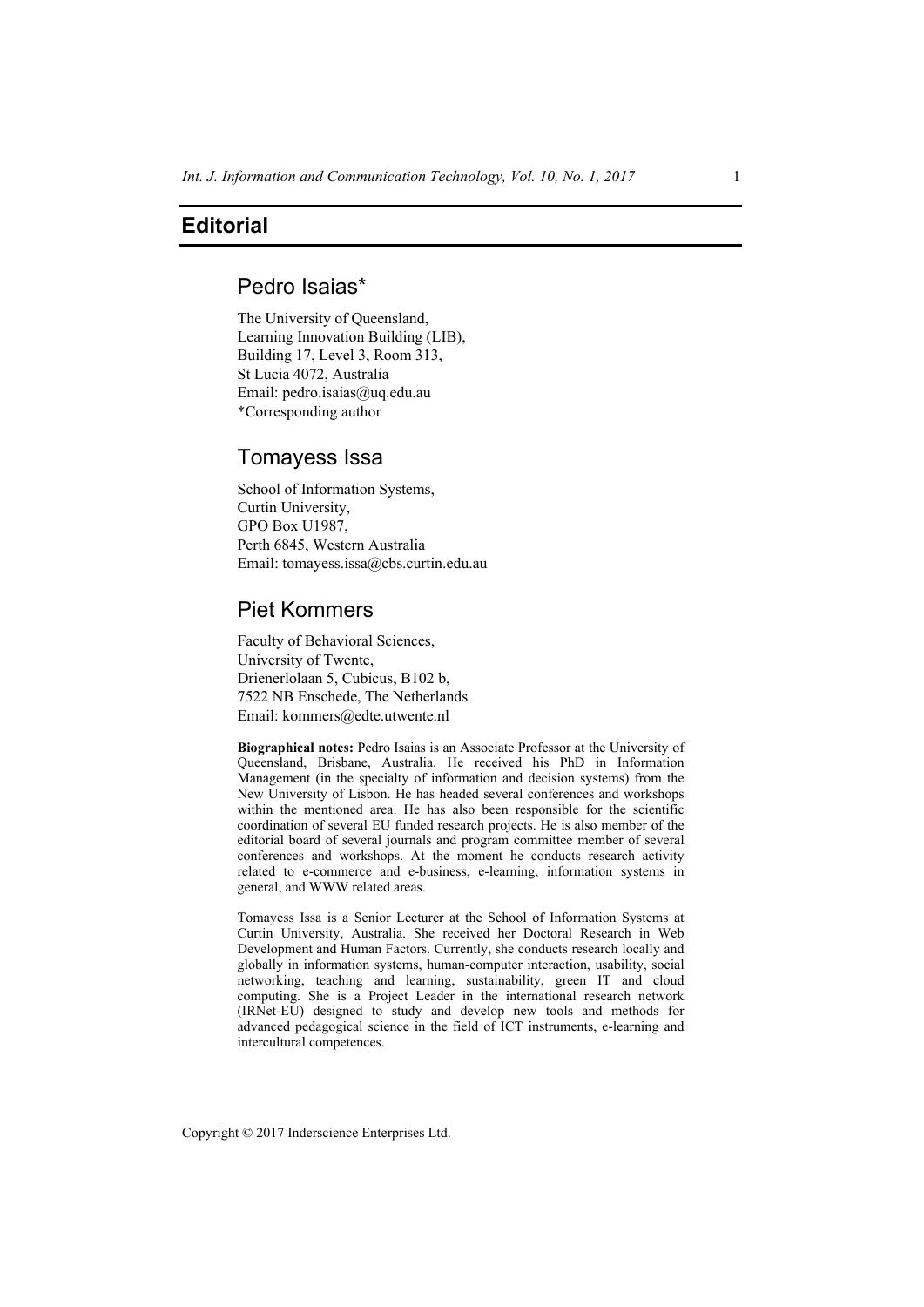#### 2 *P. Isaias et al.*

Piet Kommers is affiliated with the Utrecht University and the University of Twente, the Netherlands and is a UNESCO Professor of Learning Technologies. He chairs the IADIS conferences and the e-society conference and web-based communities conference in particular. In his work for UNESCO, he brings forward the blend between the nature and the culture of learning. He distinguishes the 'new' media as catalytic to communication and awareness. In his view, learning gradually embeds in every aspect of life pertaining to the delicate question if learning can be orchestrated essentially. Similarly, we may question if communication can be 'arranged' as we ought to believe at the dawn of the social web.

In the 21st century, new e-technologies introduce to users and businesses to improve performance, productivity, and to increase satisfaction. E-technologies have changed users and businesses' understanding and perspective toward performing business, collaboration, and interaction, as well become an essential tool for users and business sectors. Users and businesses are using the new e-technologies to retrieve information, education, entertainment, marketing, political, online shopping, and health information. Adopting these e-technologies in such sectors poses a huge challenge for businesses in training and implementation. Nonetheless, using such technologies will improve business performance and productivity, reduce costs, increase users' satisfaction, retention, and loyalty in the long run. However, new threats will introduce, i.e., security, privacy, legal conflicts and risky reputation if it is used inappropriately. This special issue aims to investigate and assess e-technologies effects and influences on users and businesses' behaviours and attitudes.

This special issue of *International Journal Information and Communications Technology* entitled 'E-technologies' effects on users' and businesses' behaviours and attitudes' comprises of four papers. The guest editors selected these papers from the Internet Technologies and Society Conference Series (http://its-conf.org/), and International Conference on Educational Technologies Conference Series (http://icedutech-conf.org/), which were held in Universiti Putra Malaysia, in Malaysia. The papers have been extended significantly and peer-reviewed further to achieve a final high publication standard.

The first paper is entitled 'Virtual teamwork training: Factors influencing the acceptance of collaboration technology' by Joy Godin, Lars Leader, Nicole Gibson, Bryan Marshall, Amit Poddar and Peter W. Cardon. This study aims to identify the factors that influence the acceptance of electronic collaboration technology by higher education students and that influence their predicted usage of the technology for virtual team collaboration. The research combined the unified theory of acceptance and usage of technology (UTAUT) with a virtual team-training model. All 108 participants completed a survey following their participation in virtual team training. Ten hypotheses were tested using a structural equation modelling technique, partial least squares (PLS). Five of the hypotheses were supported and five were not supported. The results indicated that three of the four UTAUT constructs were significant in predicting whether the participants would use the collaboration technology in the future. Additionally, the findings revealed that the participants had a positive perception of the virtual teamwork training.

The second paper is entitled 'Law students' perspectives of the affect of academics' use of technology' by Lucy Cradduck. This study aims to examine law students' perceptions and use of technology in the Faculty of Law, Queensland University of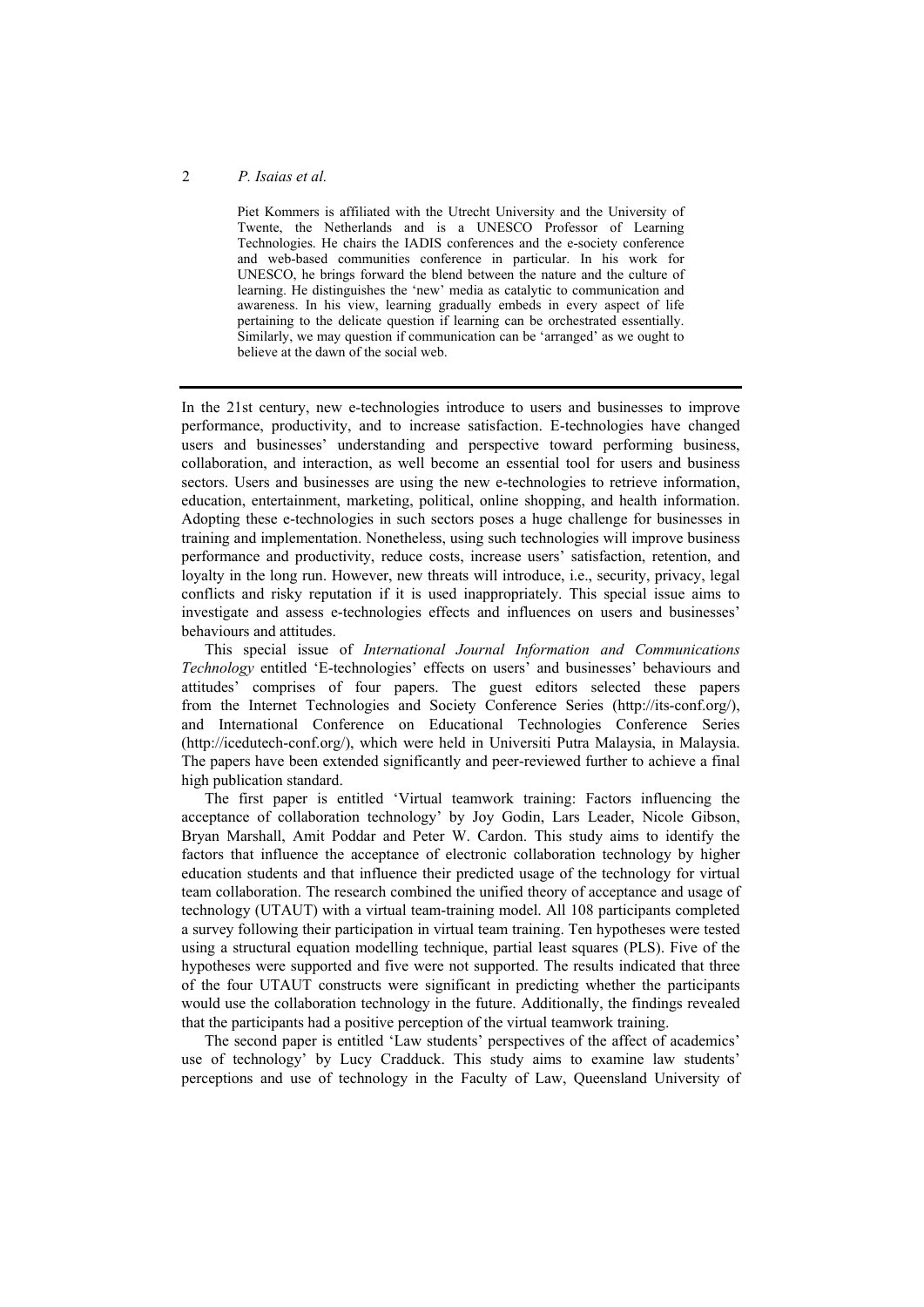#### *Editorial* 3

Technology (QUT) and how to manage that use without it becoming a distraction. Students' willingness to use technology for their learning purposes, however, had not been tested. The research seeks to understand the affect of law academics in class use of technology for both law and justice students. Students use and their perception of academics use in lectures and tutorials were tested by means of an online survey conducted on an anonymous and voluntary basis. The analysis of results revealed that the majority of respondents rarely use technology in class for their learning purposes. However, most indicated that academics in class use of technology enabled their learning. The research also reinforced the need to make any level of engagement with technology meaningful for students. In particular, it identified the need to ensure that students are enabled, by appropriate training, in their use of any required databases or software.

The third contribution is entitled 'Learner autonomy, microcredentials and self-reflection: a review of a Moodle-based medical English review course' by Jun Iwata, John Clayton and Sarah-Jane Saravani. The acquisition of English has become increasingly important for medical professionals in Japan. However, the curricula at medical schools in Japan are so extensive that the time allocated for English classes is usually very limited, which means those classes often do not have the depth or scope to improve the English communication skills of medical students to the level necessary for their future career. This means English language teachers in these medical schools are tasked to not only deliver an intensive time constrained English curriculum, but also expected to design and implement effective and attractive review courses for learners' autonomous study. Increasingly, digital badges are used as valid indicators of accomplishment, skill, knowledge, or interest. In formal educational environments, endorsed badges are being used for certification and recognition. The implemented badge ecosystems help to motivate learners by providing the infrastructure for them to demonstrate their knowledge, skills and achievements to their tutors, peers, and learning communities through the display of validated badge collections. The authors of this paper have created Moodle-based English courses to improve the English curricula by integrating blended-learning in class. They also have started to provide ongoing access to a range of review courses to help their students' autonomous study. This paper outlines how the authors integrated a self-reflective framework and a badge ecosystem in the review courses they created. It illustrates how this framework helped learners identify for themselves the appropriate course at the appropriate level. It also demonstrates how the awarding of badges helps to motivate learners to actively engage with and complete the module and/or the course they have chosen.

The fourth and last contribution is entitled 'An ontology development approach using concept maps driven by automatic term extraction' by Rizwan Iqbal, Masrah Azrifah Azmi Murad, Aida Mustapha and Nurfadhlina Mohd. Sharef. A number of ontology engineering methodologies have been proposed to date. Distinct methodologies rely on different techniques and activities for developing ontologies. The concept mapping technique has been recently used for developing ontologies related to different domains. However, the existing approaches using concept mapping do not make use of any automatic term extraction process to ease the overall ontology development process and their evaluation procedures are not robust to specifically meet the need for ontology designs emerging from concept maps. This paper proposes a new approach which uses the concept mapping technique coupled with a term extraction engine. The engine automatically extracts the candidate terms from the competency questions which